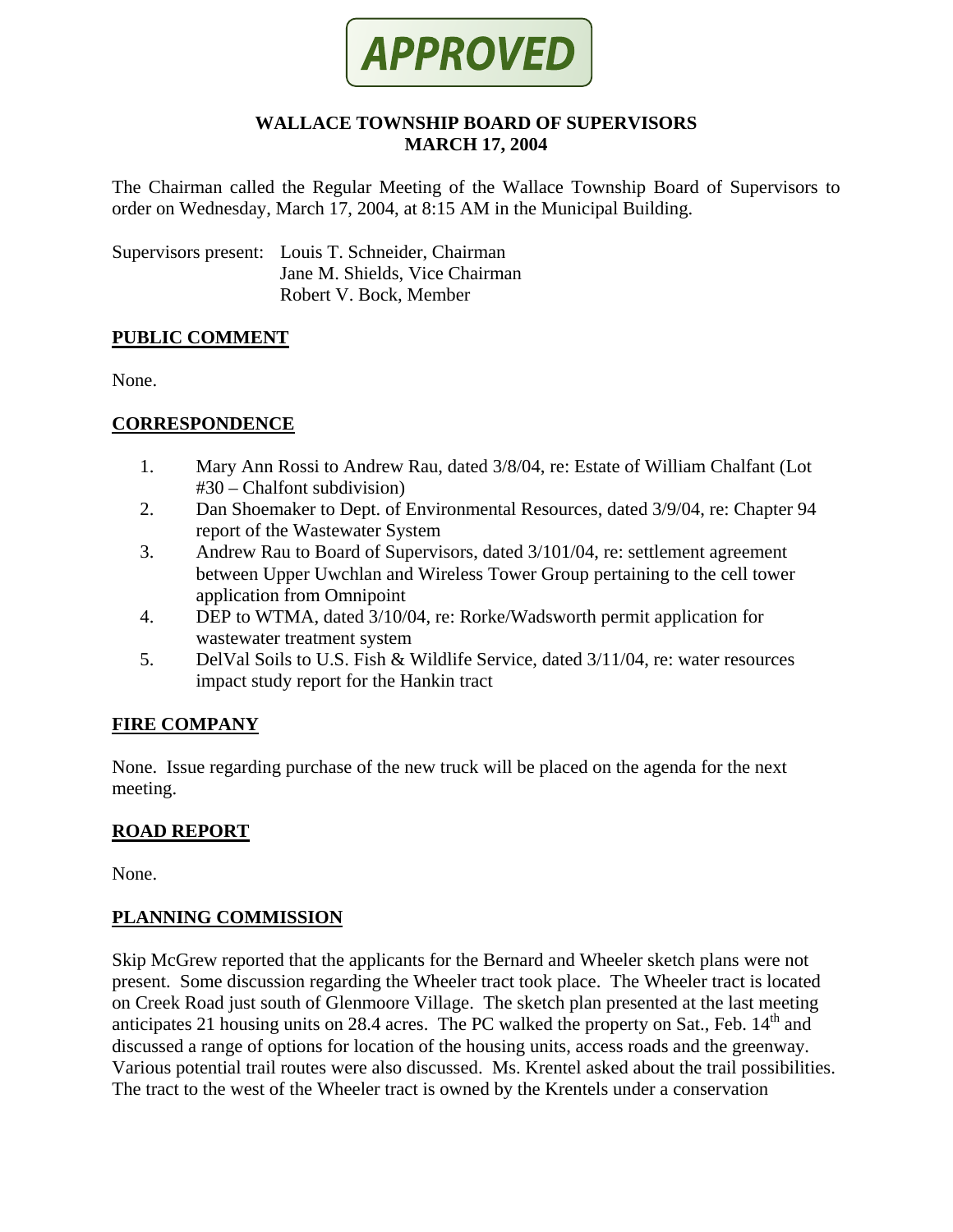## **MARCH 17, 2004 PAGE 2**

easement to the Wallace Trust. Potential trail routes connecting Burgess Park with Springton Manor Farm and the Wallace Municipal Authority property run through this tract. Whether the owners of these properties would grant access for trails is currently unknown. Dorothy Kirk was present from the Trails Board and she stated that she will discuss this with the Trails Board at their next meeting. The PC also discussed the Township's Act 537 plan and the process to provide additional sewage capacity from the Municipal Authority. Mr. Kologie explained that the developer's Planning Module would contain the needed revisions.

A proposal for the overhaul of the SALDO was submitted by Craig Kologie and the Planning Commission will discuss this issue at their next meeting.

Mr. Minissale suggested that the Zoning Ordinance be revised to use deed restrictions instead of conservation easements to prevent further subdivision of the open space in small subdivisions. He noted that conservation easements are burdensome and often serve no purpose in open space protection. The PC agreed to develop ordinance language to give the Township the option to accept a deed restriction in lieu of a conservation easement.

Dorothy Kirk presented a rough sketch of a lot line change that would increase her property to the ten acres required for Act 319. In doing this a lot would be created that is smaller than 2 acres. Mr. Schneider stated that he is not concerned with the creation of the smaller lot but is concerned that an increase to her property would allow for additional building lots if the property was every subdivided. Mr. Moore stated that if she enters Act 319, she would have to pay back taxes if she chooses to subdivide.

## **SUBDIVISIONS**

None.

## **OLD BUSINESS**

Robert Lonsdorf of Brandywine Valley Association presented the Upper East Branch, Brandywine Creek Watershed Conservation Plan. Mr. Lonsdorf gave a brief overview of the plan. A copy of the plan is available for public review at the township office. A Resolution to support to Upper East Branch, Brandywine Creek Watershed Conservation Plan was also presented to the Board for approval. Mr. Bock moved to support the recommendations presented by Mr. Lonsdorf, in the Upper East Branch, Brandywine Creek Watershed Conservation Plan. Ms. Shields seconded the motion. There being no further discussion or public comment, the motion was unanimously approved.

Discussion regarding the open space referendum will be placed in the agenda for the next meeting.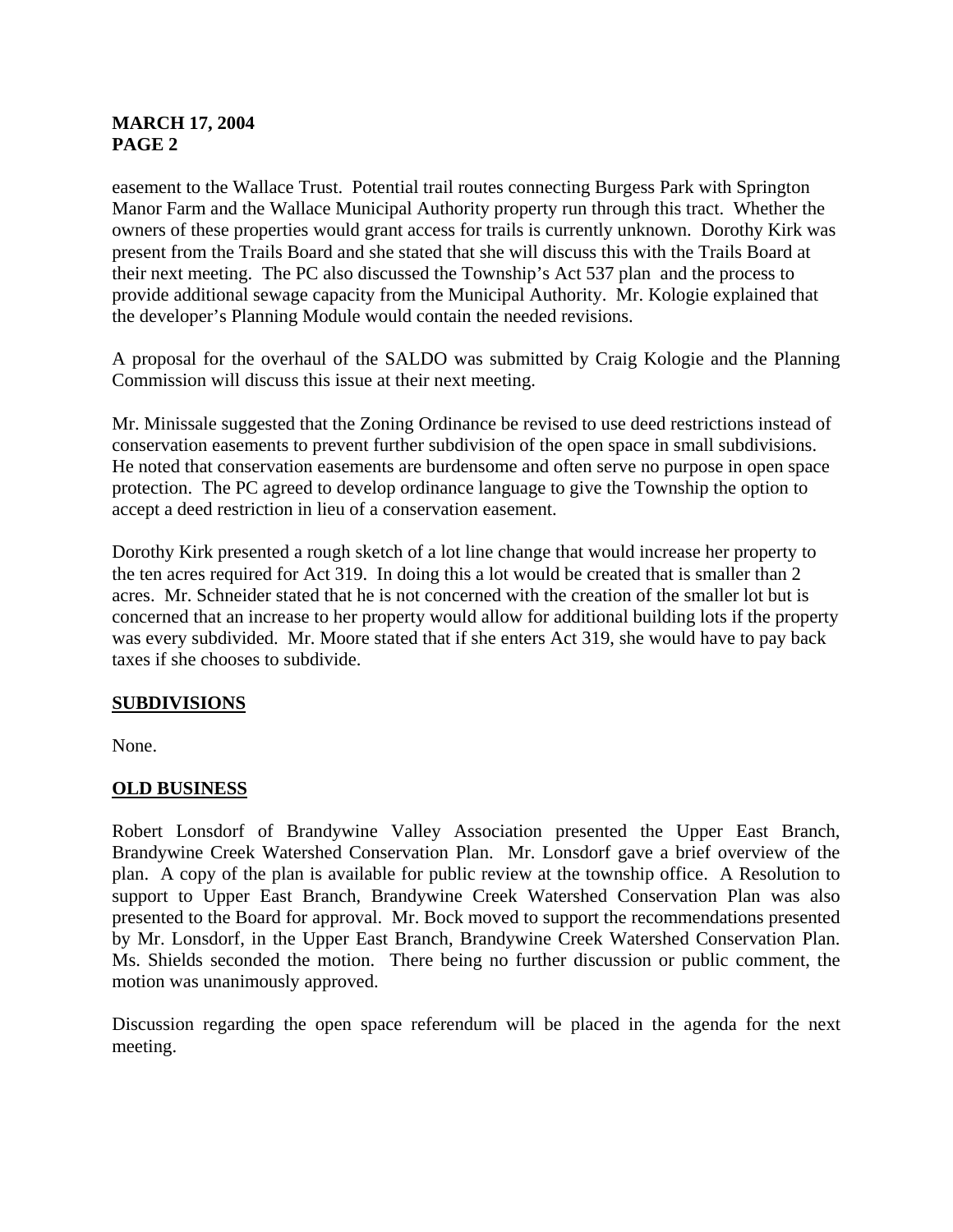#### **MARCH 17, 2004 PAGE 3**

Discussion regarding the open space easement for  $\frac{1}{2}$  of Alice Park will be placed on the agenda for the next meeting.

### **NEW BUSINESS**

Volunteer needed as representative for Downingtown Library. Mr. Schneider suggested that we place a notice in the township newsletter as well as posting it on the website.

Ms. Shields suggested that the township look into a new scanner for the office. She stated that it would save a lot of time if documents have to be retyped. It would also allow correspondence to be forwarded to the board and also make it easier to post documents on the website. It was suggested that the township secretary look into costs and models that would work best in the office.

#### **PUBLIC COMMENT**

Bitten Krentel of the Wallace Trust was present to discuss the maintenance program that is to be instituted on the Lamb Tavern Preserve. The Trust would like to inform the adjoining neighbors of the plan and how maintenance will be performed. They would like to place on the agenda for the supervisors May 5th meeting to receive public comment. Mrs. Krentel asked if the Deed for the transfer of the property from the Trust to the Township has been recorded? The secretary informed her that it has been sent to the County for recording but has not come back yet. Mrs. Krentel stated that a copy of the filed deed must be sent to DCNR.

John Steimer of Century 21 was present to inquire as to the status of Lot #30 in the Chalfant development. He was advised by Mr. Schneider that the board was still awaiting a response from their solicitor and had no further information. The township secretary stated that she would contact the solicitor and inquire as to his progress.

A proposal was received from Castle Valley Consultants to perform a complete overhaul of the SALDO. Mr. McGrew stated that the Planning Commission did review the proposal and the only suggestion they would have would be to remove printing costs. Ms. Shields stated that printing fees should remain if it is for review only. Mr. Kologie stated that is what the printing cost is for and once final, copy would be submitted electronically. Ms. Shields moved to accept the proposal submitted by Castle Valley Consultants for the overhaul of the SALDO. Mr. Bock seconded the motion. There being no further discussion or public comment, the motion was unanimously approved.

Mr. Schneider announced that an executive session was held to discuss procedures for handling the Hankin application once it has been submitted.